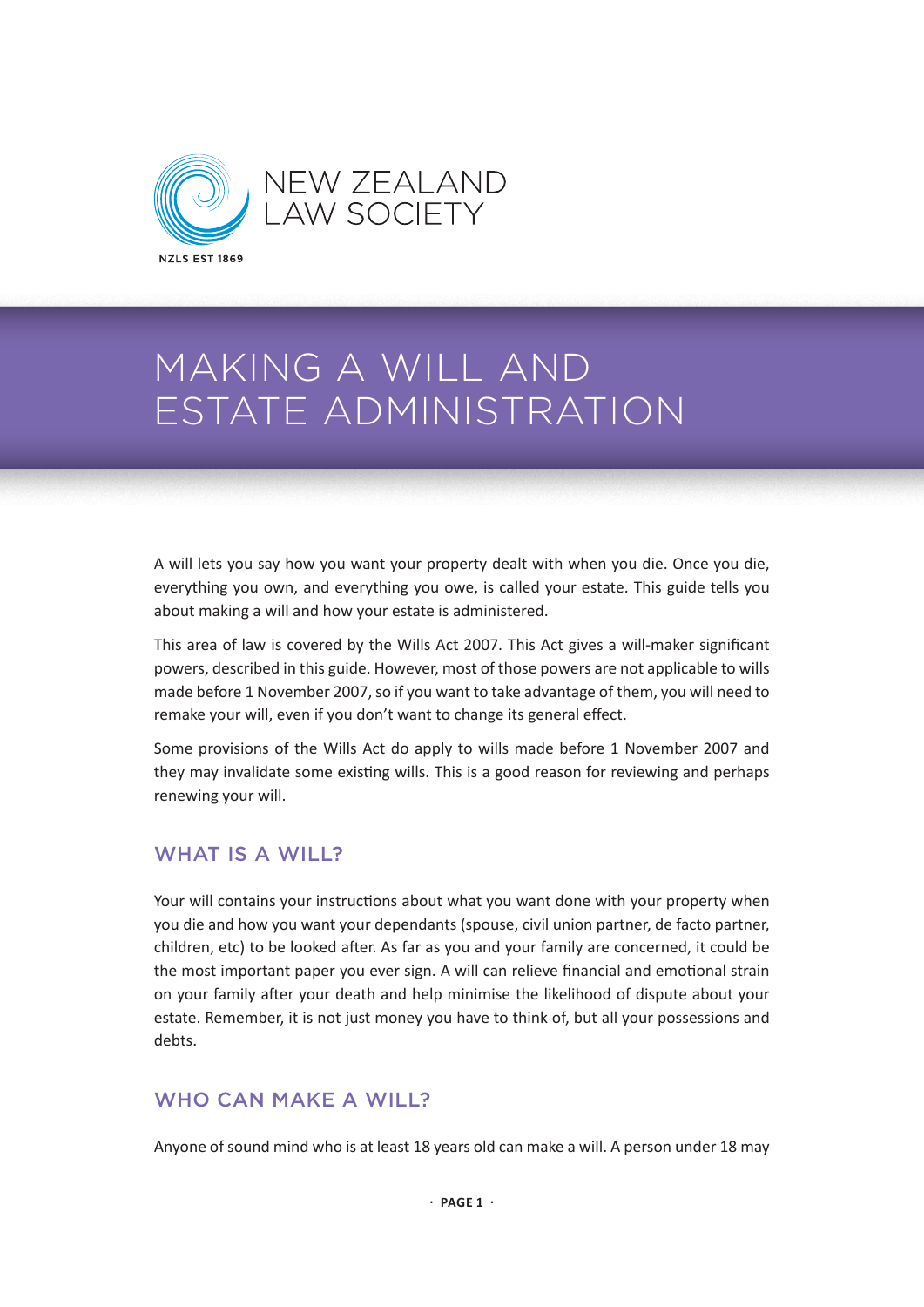make a will if they are (or have been) married or in a civil union or de facto relationship. Others under the age of 18 can make a will if given approval by the Family Court or if they are in the military or are a seagoing person.

### WHEN SHOULD I MAKE A WILL?

Now.

Even if you don't own major assets, you can quite quickly build up possessions that can have monetary or sentimental value to you and to others. You may have some money in a savings account, a car, furniture and household items, a good stereo or home entertainment system, a life insurance policy, some jewellery and so on. A will allows you to decide what will go to whom, even if your possessions have sentimental rather than financial value.

In particular, you should make a will when you marry or enter into a civil union or de facto relationship, or when you have children. If you marry or enter a civil union, any will made before that is automatically revoked (cancelled) unless it was made in contemplation of that particular marriage or civil union (which is best explicitly stated in the will itself). This applies even if you marry or enter into a civil union with someone who is a beneficiary under your existing will.

And you should revise your will if a relationship ends. If you separate from your spouse or civil union partner with the intention of ending the marriage or civil union, provisions in your will relating to your spouse or partner will remain valid until formal separation orders are made by the court or the marriage or civil union is legally dissolved (that is, you are "divorced"). A separation agreement or relationship property agreement does not revoke your will. So you will have to change your will if you want to exclude your spouse or partner before a separation or dissolution order is made.

When you separate legally or "divorce", any provisions made for your ex-spouse or civil union partner will be void unless you, as the will-maker, have made it clear in your will that you want them to remain valid.

The situation is different for de facto partners. Entering a de facto relationship does not revoke an earlier will. This means an existing will benefiting someone other than your current partner remains valid and may disadvantage your current partner. The ending of a de facto relationship does not revoke provisions in your will relating to your former partner. So, if you don't want that person to administer your estate or to inherit, you must change your will.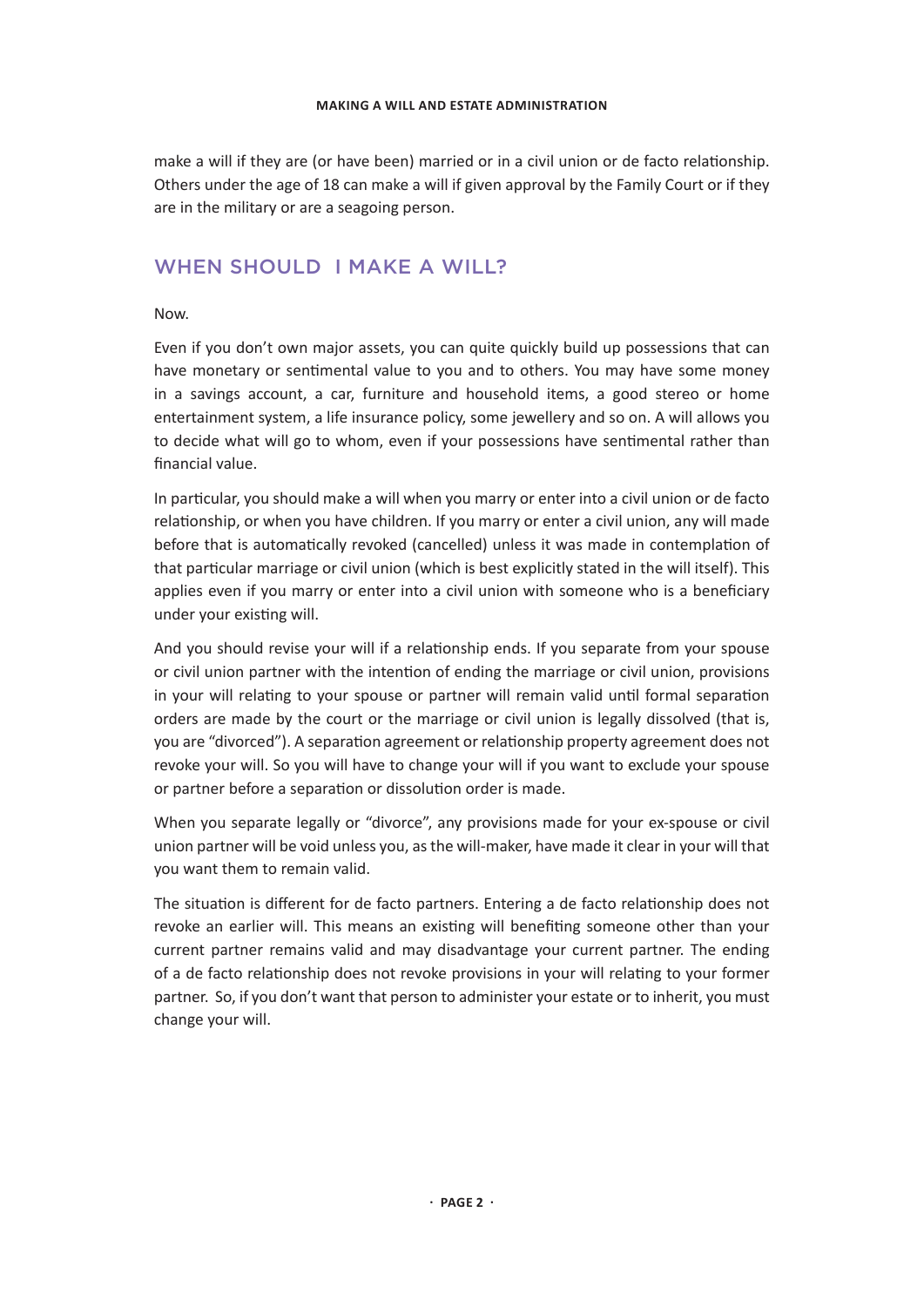# CAN A WILL PREVENT LEGAL PROBLEMS AFTER MY DEATH?

Not necessarily, but it gives you more control over the destination of your property than dying without a will. Some statutes (such as the Property (Relationships) Act, Family Protection Act and the Law Reform (Testamentary Promises) Act) allow some people to challenge a will. It is important to get legal advice in order to minimise the chances of your will being challenged.

# WHAT IF I DIE WITHOUT A WILL? (KNOWN AS DYING "INTESTATE")

If you die intestate, the Administration Act specifies how your property will be distributed – usually to a surviving spouse/ partner and immediate family, or to near living relatives, in set proportions. This may not be what you would have wished or what your family wants, and it could involve them and your estate in the cost and effort of making a claim under one or more of the above Acts. If there are no relatives in the categories listed in the Administration Act, then your estate goes to the State. Your lawyer or a family member can still administer your estate if you have not made a will, but only according to the Administration Act.

### HOW DO I MAKE A WILL?

Because of the importance of your will, the law says it must be made in a prescribed manner. Do-it-yourself kits do not always cover all the aspects you need to consider and the technicalities are outside the scope of this guide, so you should get legal advice about how to make your will.

### WHY SHOULD I SFF A LAWYER?

Though you choose what to say in a will, the law specifies how you should say it. If you do not comply with the law, your will – or parts of it – may be invalid. A lawyer can:

- · suggest how you can best and most fairly provide for your family and dependents;
- · express your wishes so they have the legal effect you intend, and ensure your will is properly drawn up and valid;
- · tell you about alternatives you must consider (including who may challenge your will and why - this can be a complex area of law);
- · advise on the appointment of suitable executors;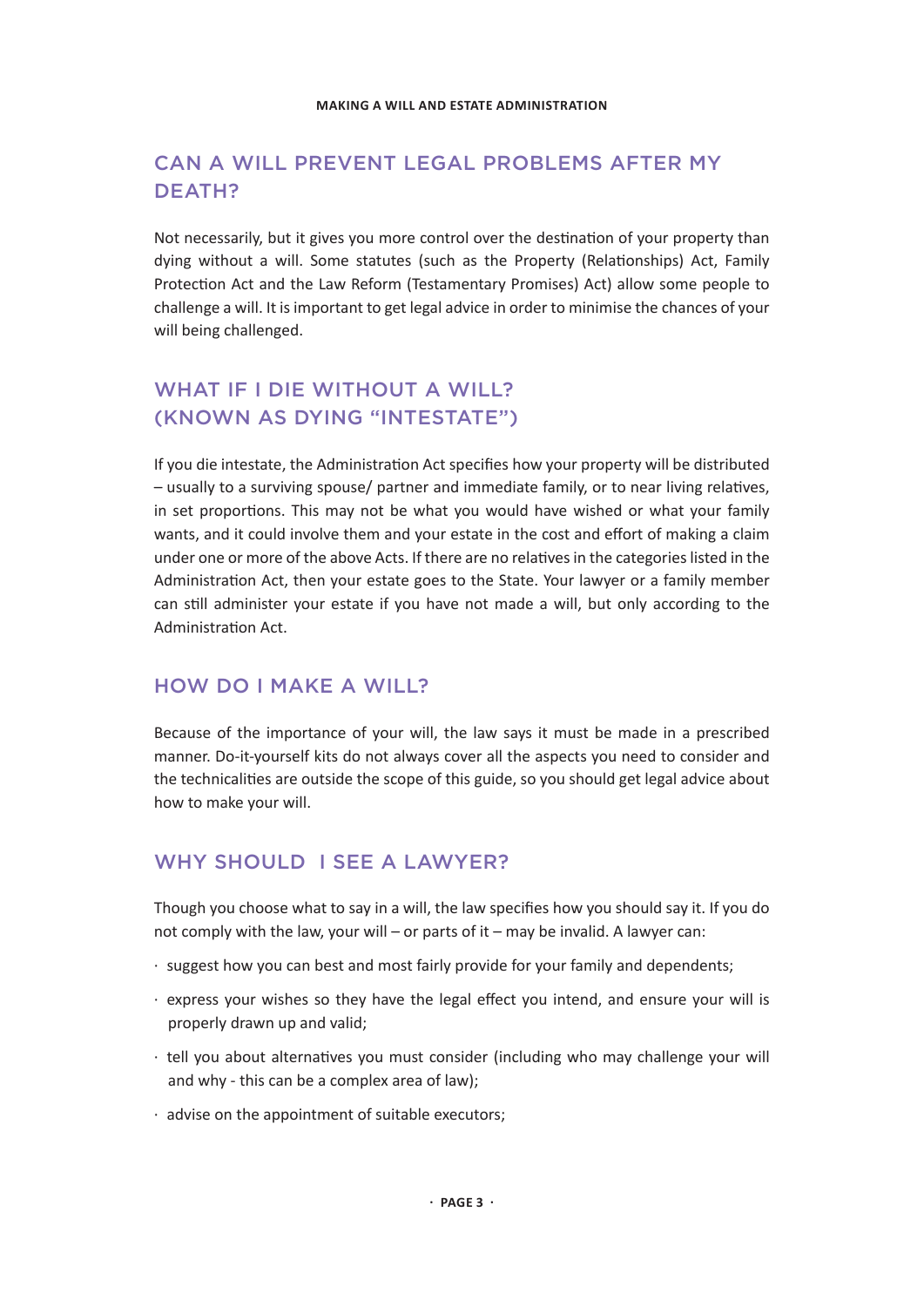- · advise on and form trusts for your beneficiaries;
- · explain extra powers available to your executors and trustees that you might want to include in your will and advise on the appointment of suitable people to take on these roles.

When you see your lawyer, take along:

- · a list of your assets and debts;
- · a list of the names of people and charities to whom you want to leave things;
- · a list of questions you want to ask; and
- · any trust deed or relationship property agreement you have made.

#### HOW MUCH WILL IT COST?

Whoever you consult about making your will, do check their charges beforehand. Take into account any charges that might apply if that person is going to administer your estate when you die. Call different firms to compare costs and don't be afraid to discuss cost with your lawyer before you start. At the end of the day, having an expert prepare your will could save your relatives the grief and expense of you having an invalid will or none at all.

#### WHAT SHOULD MY WILL INCLUDE?

Your will should name at least one **executor**. An executor is a responsible person who will see that your wishes, as expressed in your will, are carried out and who will administer your estate until it is properly distributed. Your lawyer can assist the executor in their duties, which may include paying debts, selling property and distributing the estate in terms of the will. If any claims against the estate are made during this process, your lawyer can advise the executor.

An executor can be named as a beneficiary in your will and you can direct that your executor should get paid for the work they do. You should give some thought to this even if your executor is a friend or relative, as administering an estate can involve a lot of work. A person named as an executor can also witness your will but this might affect any gift you leave that person. This does not apply to payment for services as an executor.

Your will should provide for **payment of your liabilities** such as mortgages, overdrafts and debts.

It should make adequate **provision for your dependants** (partners, children, adult children not able to look after themselves and, sometimes, parents). If it doesn't, they may be able to make a claim on your estate.

A gift to one of your children who dies before you will pass automatically to their child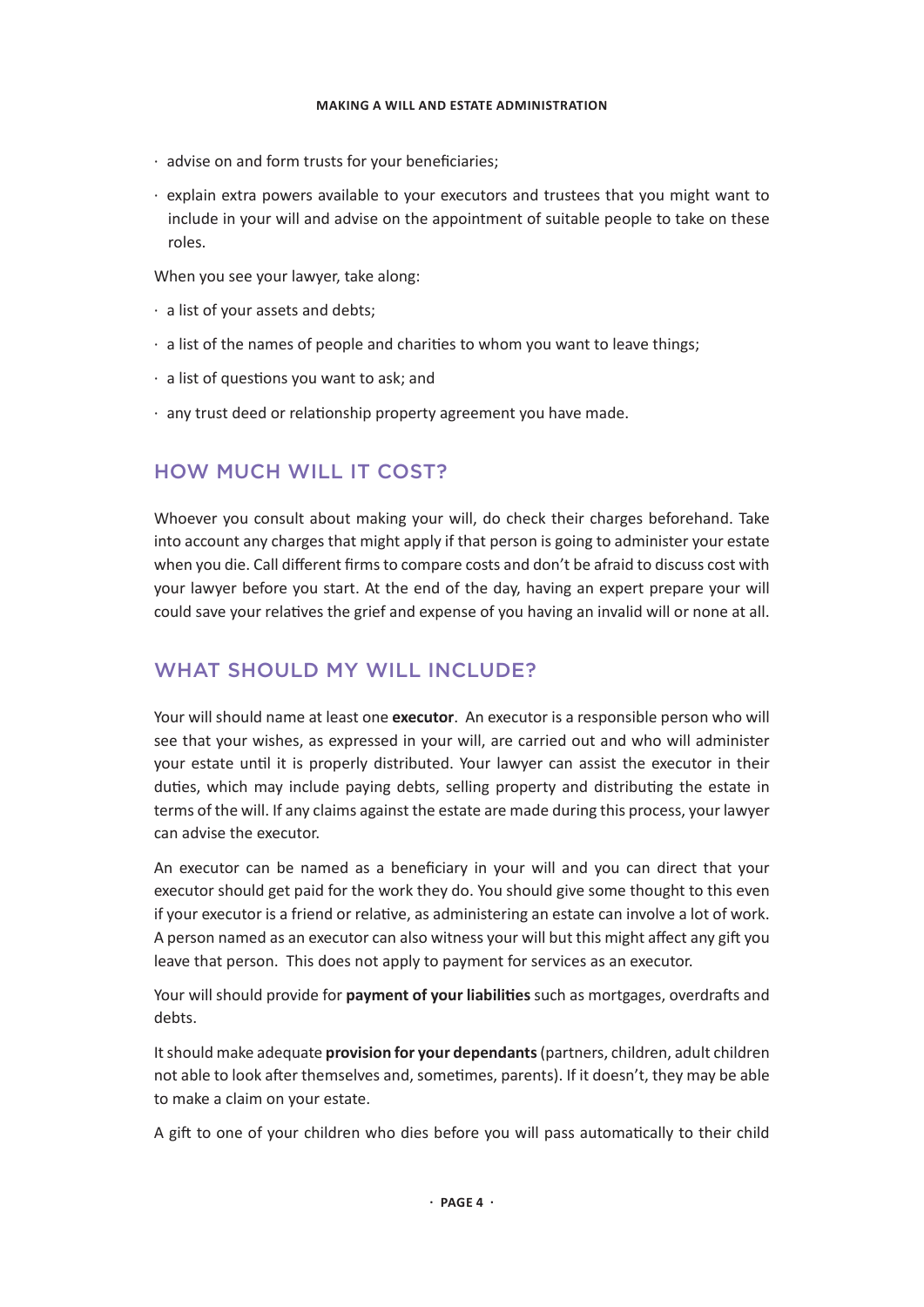(that is, your grandchild) unless your will says otherwise.

Your will should say **who you want to inherit** your personal possessions as well as your general assets. Some people make a provision in their will asking the executor to observe any list they leave about who is to receive particular less valuable items. If this is handled properly, you may be able to update it without changing your will.

Any property you own as joint tenants automatically becomes the property of the surviving partner with whom you own it, unless there is an agreement otherwise (subject to rules in the Property (Relationships) Act). Your will does not apply to any property held that way.

You may own property with others in equal or unequal shares. On your death, your share becomes part of the assets in your estate and is dealt with as your will directs.

Your will can name **preferred guardians of your children** (see "Guardianship of children").

You can set out any specific **funeral arrangements** that you want, though those organising your funeral are not legally bound to follow those instructions.

You can state your wishes about being an **organ/tissue donor**. Anyone up to 80 years of age (or 85 for corneas) can be a donor. However, it may be better not to do this in your will but in another document and to make sure your next-of-kin know about your wishes, as it is unlikely your will would be read in time. However, your wishes in this regard are not binding on your next-of-kin so they will be asked for their consent.

If you are interested in leaving your body for teaching and medical science, you need to arrange this with either the Otago or Auckland Medical School before you die. If they agree, you will be asked to lodge the relevant forms with the school. A copy of those details should also be kept with your will.

Your will can also include a **bequest or a gift to charity**. This might be a specific gift, such as an amount of money or shares or a residue gift – that is, part of anything that is left of the estate after specific gifts.

You can give directions as to how a **business** you own should be dealt with when you die. That is a complex topic, so you need to consult a lawyer.

### WHO SHOULD I NAME AS BENEFICIARIES?

Beneficiaries are the people who inherit your property – that is, they benefit from gifts in your will. You can name anyone and any organisation you like as beneficiaries but remember, there are circumstances in which people can challenge your will.

For instance, it is usual to provide for your spouse or partner, children, possibly grandchildren and, in some cases, parents. If you don't, they may be able to bring a claim under the Family Protection Act.

Also, you may have promised to leave a certain item or some money to someone who has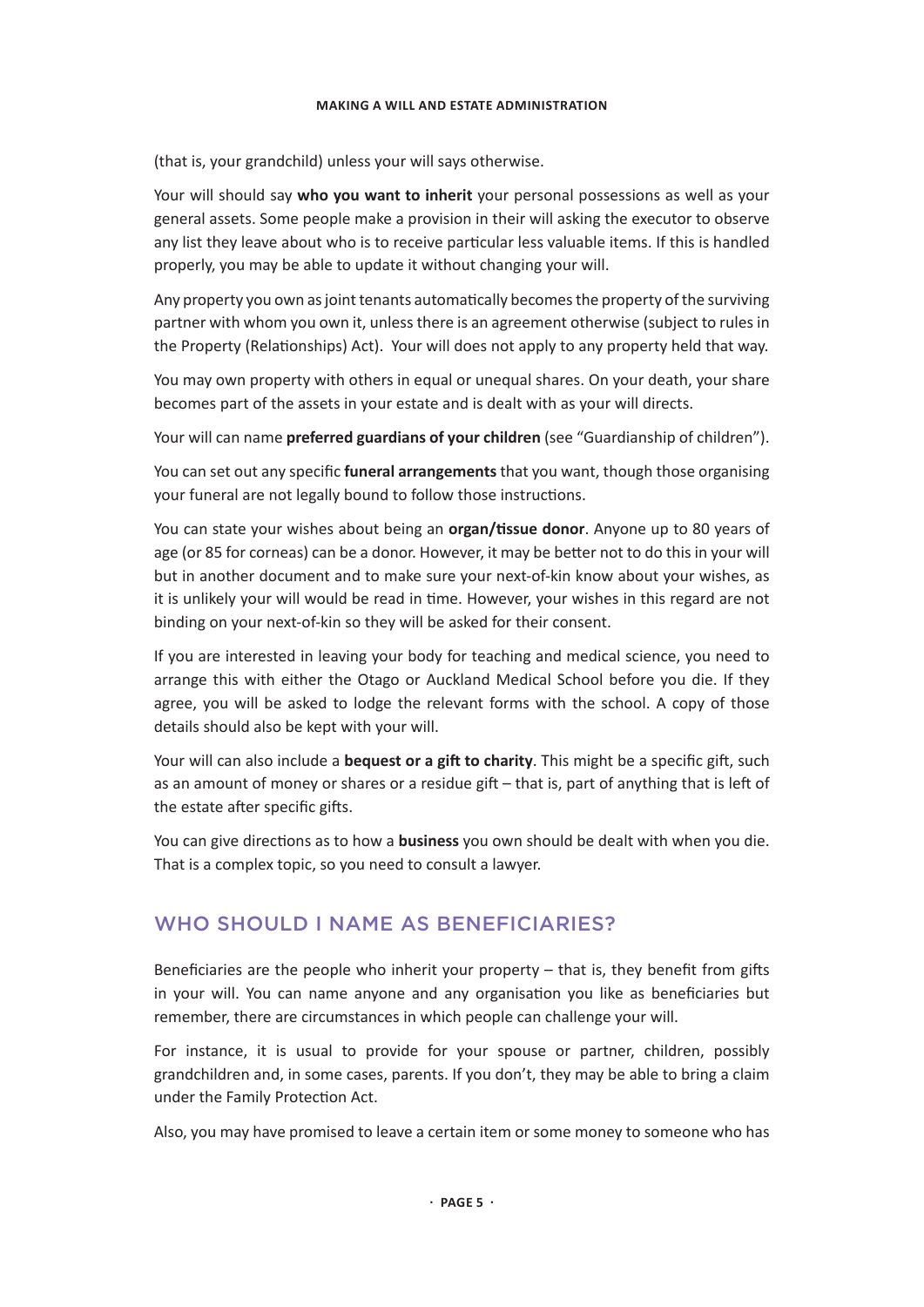helped you. If you don't make provision for that in your will, they can make a claim under the Law Reform (Testamentary Promises) Act.

Usually you cannot leave any gift to a person who witnesses your will, or any spouse, civil union partner or de facto partner of a witness. However, if you do leave such a gift, it may be declared valid if those who would otherwise benefit agree, or if the High Court is satisfied that the will-maker knew and approved of the gift and made it voluntarily.

# **WHAT ABOUT M**Ā**ORI LAND?**

There are special laws governing who can inherit Māori land. The process is known as succession and it is covered by Te Ture Whenua Māori Act 1993 (also known as the Māori Land Act).

# DOES MAKING A WILL RESTRICT WHAT I CAN DO WITH MY PROPERTY DURING MY LIFETIME?

A will does not prevent you from selling or giving away anything or dealing with your property in any way you choose during your lifetime. Your will takes effect from the date of your death, not from when you sign it.

However, often two people make mutual wills agreeing on how to dispose of certain property. They can agree to keep the same arrangement in any future will, by way of a separate contract. Under the Wills Act 2007, if the first person to die keeps the promise but the second person to die does not, the intended beneficiary can make a claim against the second person's estate.

# CAN I CANCEL OR CHANGE MY WILL?

You can revoke (cancel) your will at any time (while you are still of sound mind) by:

- · making a new will;
- · declaring in writing (similar to making a will) that you revoke your existing will;
- · destroying your will with the intention of revoking it;
- · otherwise showing an intention to revoke it (but that can cause problems if there are photocopies available and people don't know you have revoked it).

When you make a new will, you should start by inserting a clause revoking any previous will. It is a good idea to tell anyone holding a previous will that it is no longer current. You should also consider advising any previous executors and trustees if they have been replaced (though that is not legally necessary).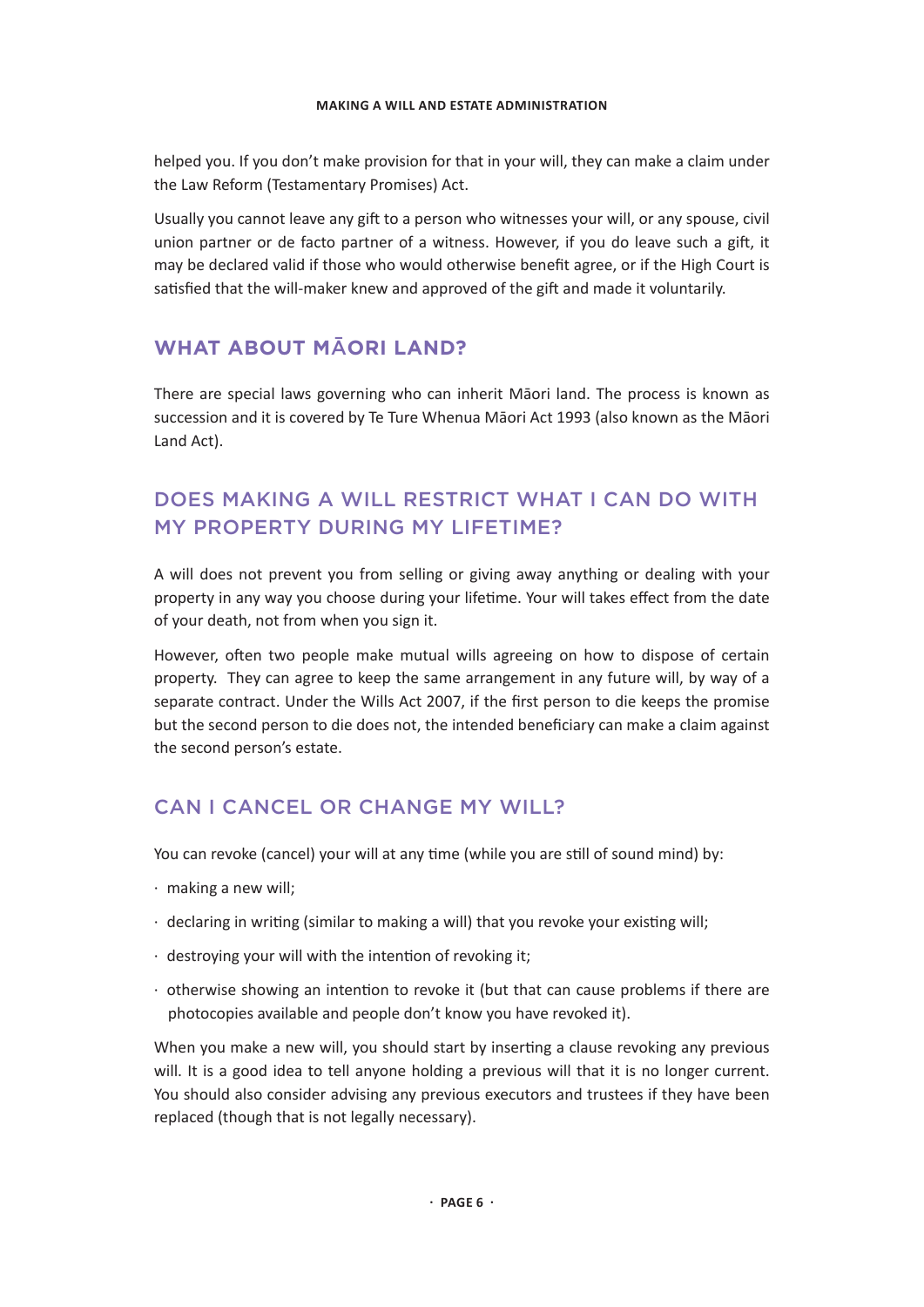In some circumstances, you can change part of your will without making a new one. However, you should consult a lawyer if you want to do this, to discuss the consequences on other provisions in your will.

### HOW OFTEN SHOULD LREVIEW MY WILL?

You should review your will regularly, say, every five years. You should also review it whenever your circumstances change – if you marry or enter into a civil union or de facto relationship, or when such a relationship ends; if any trustee or significant beneficiary named in the will dies; or if your assets or debts change significantly.

You should also review your will if the law changes. Some major changes in recent years have affected wills so if you have not already done so, check to see if your will is still valid and if it is likely to be challenged under any of the new laws. If your will has been made since 1 November 2007, it is probably valid under the new laws.

### WHERE SHOULD LKEEP MY WILL?

Your lawyer or trustee corporation will store your will free of charge. You should tell your executors, a family member or a friend where it is held. When you die, your lawyer or trustee corporation will check to ensure that the will they hold is the last will you made. Most people also keep a copy at home (with a note as to where the original is held).

### WHAT IF A WILL IS LOST?

If the original of a will cannot be found, the court may approve a copy. It is necessary to prove that the will was signed, not revoked and that the original has been accidentally lost or destroyed. If no will can be found, or there is no evidence the will was signed and not revoked, the person will be deemed to have died intestate and their estate will be handled according to the provisions of the Administration Act.

### WHAT COULD MAKE A WILL INVALID?

A number of things can make your will, or parts of it, invalid. These include:

if you have married, entered a civil union or ended a marriage or civil union with a court order since the will was made;

- · if it is not signed and witnessed properly;
- · if there was some undue pressure or influence on you to dispose of your property in a certain way;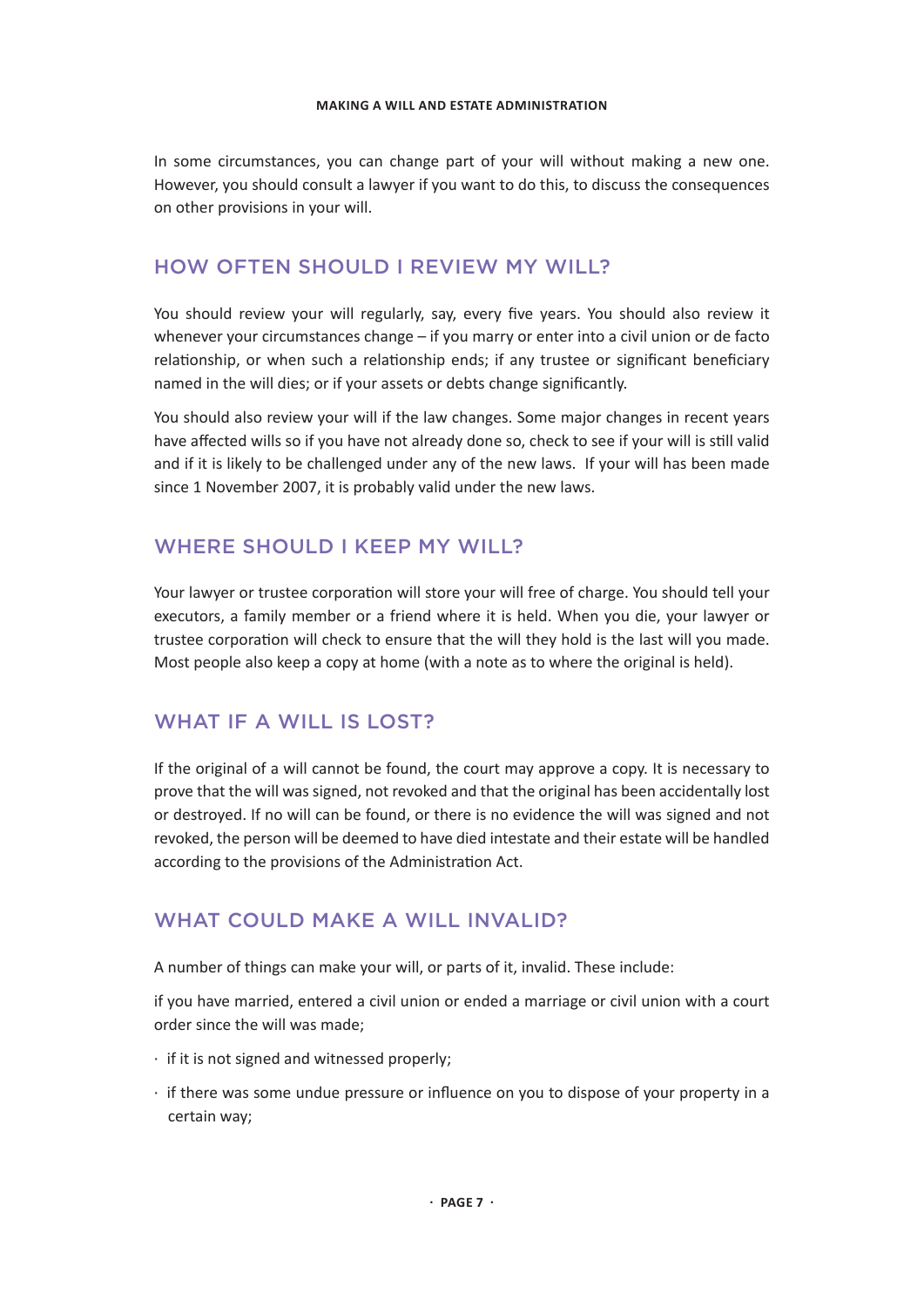- · if you were not of sound mind or were under-age when you made the will;
- · if it is not clear that you approved a gift to a witness (or spouse or partner of a witness).

Parts of a will may be invalid if they are meaningless, ambiguous or uncertain. However, the court can use external evidence, including evidence of the will-maker's testamentary intentions, to interpret words in a will to determine their meaning.

If you did not sign the will or if mistakes were made in the witnessing of the will, the court can declare your will is valid if it considers that the document expresses your testamentary intentions. But this power can only be used in respect of wills made after 1 November 2007. The court can correct a will containing a clerical error or if the will does not give effect to the will-maker's instructions. A military or seagoing person may make an informal will (a will that would otherwise be invalid) provided certain conditions are met.

### GUARDIANSHIP OF CHILDREN

Will-makers who have children may appoint a guardian to take over some responsibilities for their children if they die. Guardians appointed under a will are called testamentary guardians. Testamentary guardians do not necessarily provide the day to day care for a child but are responsible for making the key decisions concerning the upbringing of the child.

While you are not required to name a testamentary guardian for your dependent children, it is a good idea to include one in your will. This is especially important should both parents die together or if you are your children's sole guardian.

# PROPERTY (RELATIONSHIPS) ACT

Anyone in or entering a marriage, civil union or de facto partnership should consider potential claims under the Property (Relationships) Act (PRA) when they are making or reviewing their will. This Act applies to all wills, including those made before the PRA came into force on 1 February 2002.

#### **OPTION A (MAKE A CLAIM)**

Under the PRA, a spouse or partner could elect to claim half the relationship property instead of receiving anything under the will or, if there is no will, under the Administration Act (unless the will specifically allows that or the court considers it fair).

#### **OPTION B (NOT TO CLAIM)**

The alternative is option B, where a spouse or partner chooses not to claim their share of relationship property but to keep what they own, take jointly-owned property and inherit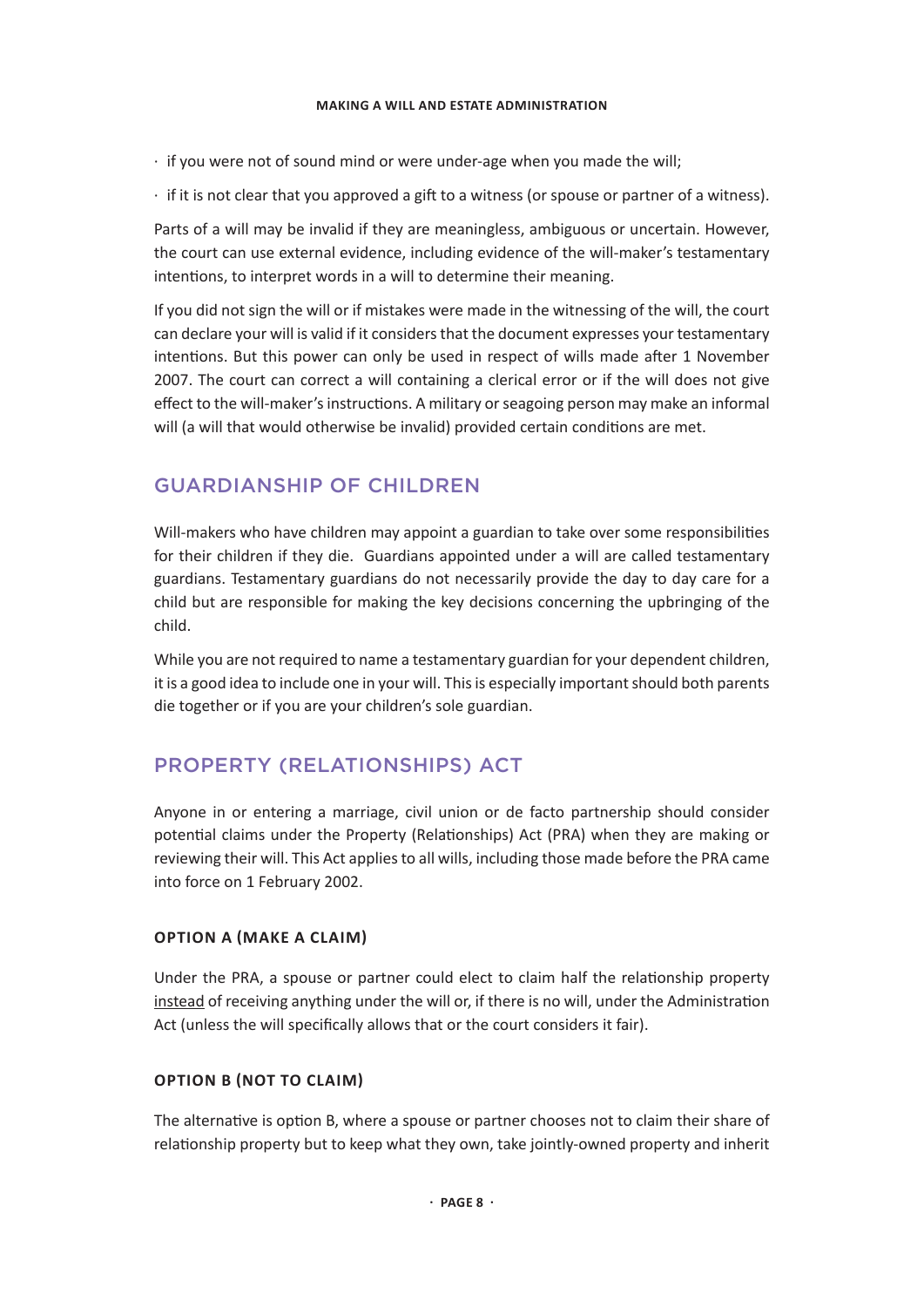what is available to them under the will (or the Administration Act rules if there is no will). They must make this choice in a prescribed form within six months of the grant of probate or letters of administration for an ordinary estate; or within six months of the date of death, where the deceased's estate was a small one. The time for making a claim may be extended in certain circumstances. Once made, the choice cannot be revoked except by the court.

Once signed, the form choosing either Option A or Option B is given to the personal representative of the estate (the executor). Then the surviving spouse or partner can make a property sharing agreement with the personal representative to sort out what is relationship property and what is separate property, and how the relationship property should be shared.

When the relationship ends by death, a spouse or civil union partner can claim half the relationship property no matter the length of the marriage or civil union. A de facto partnership of less than three years would not usually qualify. If it did, then sharing would be determined according to contribution to the relationship rather than starting from a presumption of equal sharing.

To avoid this presumed right to a half share of the relationship property, you and your spouse or partner would need to have a properly drafted legal agreement contracting out of these particular provisions and stating how property is to be shared when you die. In certain circumstances, former spouses or partners may also be able to make a claim under the PRA. This is a complex area of law, so legal advice is strongly recommended. See our guide *Dividing up relationship property* for further information.

# ENDURING POWERS OF ATTORNEY

When you go to see your lawyer about making a will, you should also ask about drawing up **enduring powers of attorney**. This is a way of nominating someone who can manage your care and your property if you become incapacitated through accident or illness. Enduring powers of attorney must be made before you become incapacitated. As you cannot always predict when you will be incapacitated, it is advisable to draw up the power of attorney when you make your will.

Enduring powers of attorney in relation to property can come into effect immediately and will continue to apply if you become incapacitated. Enduring powers of attorney in relation to your personal care and welfare come into effect only when you are incapacitated. See our other guide *Powers of attorney* for further information.

# LIVING WILLS AND ADVANCE DIRECTIVES

A **living will** or **advance directive** is a written or oral instruction made while you are in good health and of sound mind. It explains what you would want to happen should you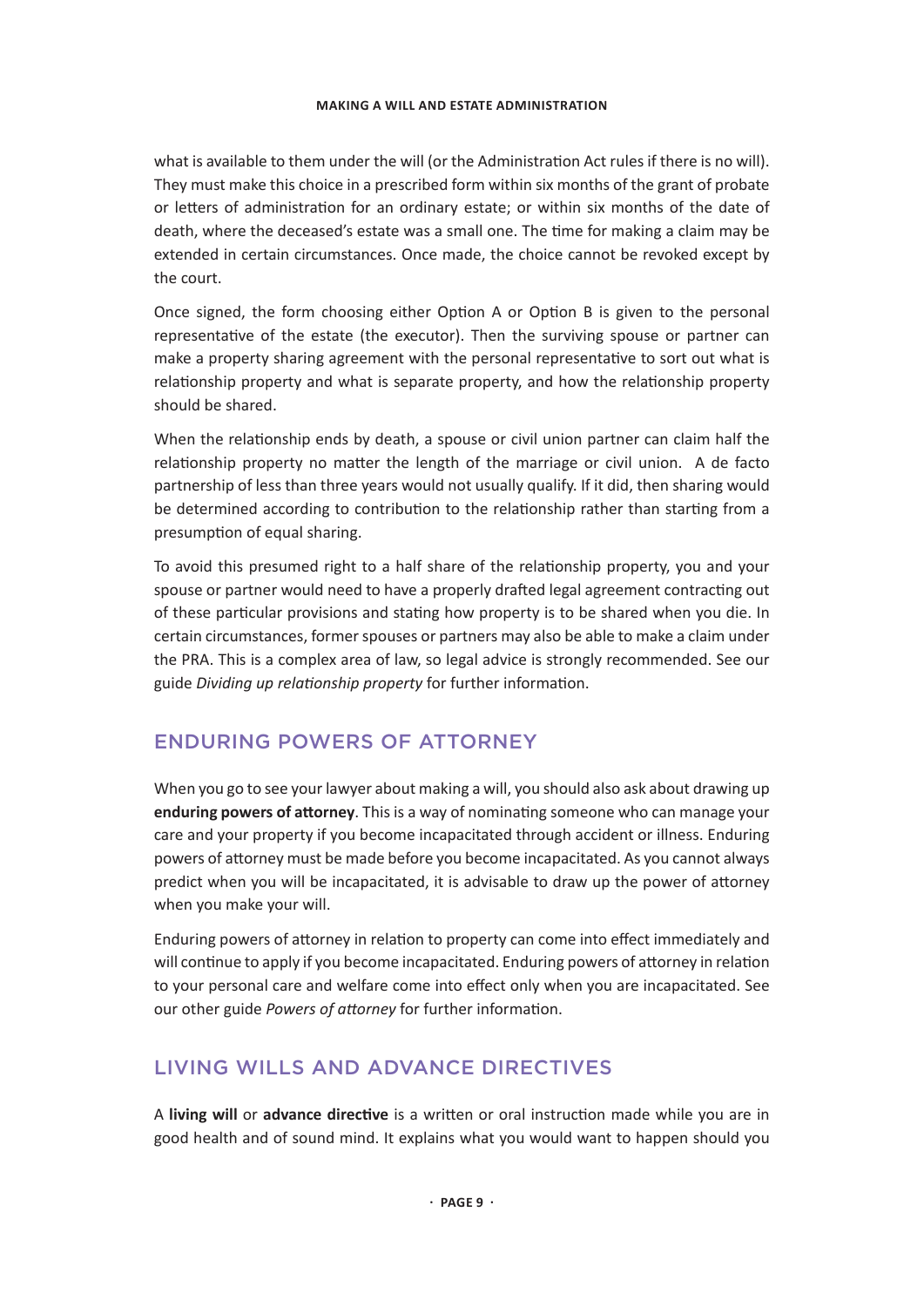suffer an illness or accident that leaves you incompetent to make decisions about your health care. It can also be called a "statement of wishes regarding health treatment". A living will or advance directive is not an alternative to an enduring power of attorney. Enduring powers of attorney give people the legal power to act for you in whatever way they think fit while you are alive but incapacitated (see our guide, *Powers of attorney*).

The living will or advance directive may not be legally effective but can give your family and the medical profession an indication of your wishes. If it covers the particular circumstances that have arisen and expresses your true wishes, then it would be lawful to rely on the directive and possibly unlawful to ignore it. The Code of Health & Disability Services Consumers' Rights (Rights 7(5) and 7(7)) refer to advance directives and, if you are drawing up a living will, advance directive or statement of wishes, it is advisable to discuss it with your lawyer and doctor.

### ESTATE ADMINISTRATION

The administration of an estate is an important responsibility and must be carried out with great care.

# WHO LOOKS AFTER THE ESTATE?

When someone dies, their property is **administered** by personal representatives. If the personal representatives were appointed in the will, they are known as **executors.** Where there is no will, they are appointed by the court and are known as **administrators**.

# GRANTS OF PROBATE AND LETTERS OF ADMINISTRATION

Where a will appoints executors, their authority to deal with the estate is confirmed by the High Court in a grant of "Probate". Where administrators are involved, they obtain their authority to act as personal representatives by the High Court granting "Letters of Administration". The person entitled to apply for the appointment as administrator is the person who stands to benefit most from the estate, such as your surviving spouse or partner, or one of your children. If none of them wants to do it, certain others can be appointed.

Applications to the High Court for grants of Probate or Letters of Administration require the preparation of formal documents. The lawyer acting for the person wanting to apply for appointment as administrator will prepare these.

Once the court has granted Probate, a will becomes a public record and you can request a copy of it from the court.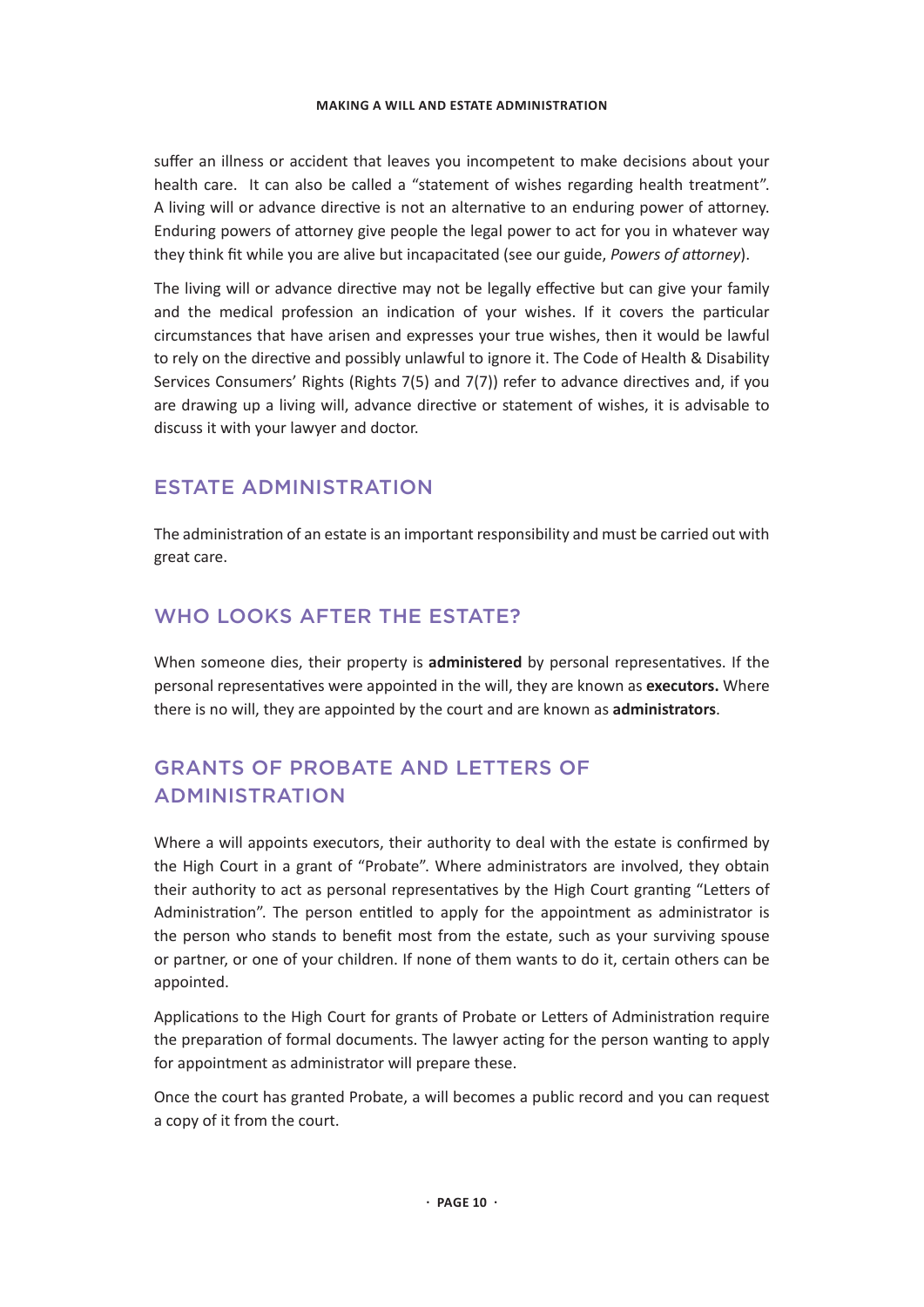### DUTIES OF PERSONAL REPRESENTATIVES

The duties of executors and administrators include:

- · arranging the funeral (if this has not already been done);
- · preserving the assets and, as appropriate, selling and disposing of property in the course of administration of the estate;
- · paying debts, testamentary expenses and taxes of the estate;
- · keeping accounts and records of all dealings involving the assets of the estate; and
- · distributing the assets of the estate according to the terms of the will or rules of intestacy.

The lawyer advising your executor or administrator will be able to help in these matters. It is usual to use the services of valuers, accountants, real estate agents, sharebrokers and other advisers in the course of administering the estate, and the estate lawyer can also assist with this. The costs will come out of the estate.

### CLAIMS AGAINST AN ESTATE

In the majority of estates, the responsibilities of the executors or administrators are relatively simple. They must find out what the assets and liabilities are and pay any debts, taxes and duties out of the estate funds. Only then can they distribute the balance to the beneficiaries in terms of either the will or the Administration Act rules. However, two types of claims against the estate can complicate matters:

#### **CLAIMS CHALLENGING THE VALIDITY OF THE WILL**

There are a number of grounds on which the validity of a will can be challenged. These include that it was not correctly witnessed, that the deceased lacked sufficient mental capacity to make a valid will, or that there was undue influence on the deceased by a person benefiting under the will. Any such claim must be resolved before the executors can administer the estate. If the challenge is successful, that will is invalid and either an earlier will may be valid or, if there is no earlier will, the estate will be distributed according to Administration Act rules.

#### **CLAIMS CHALLENGING THE CONTENTS OF THE WILL**

These can be brought under:

(a) the **Property (Relationships) Act**. The deceased's surviving spouse or partner can claim their share of relationship property instead of accepting the terms of the will. This claim is always considered first and takes priority over claims under the next two Acts;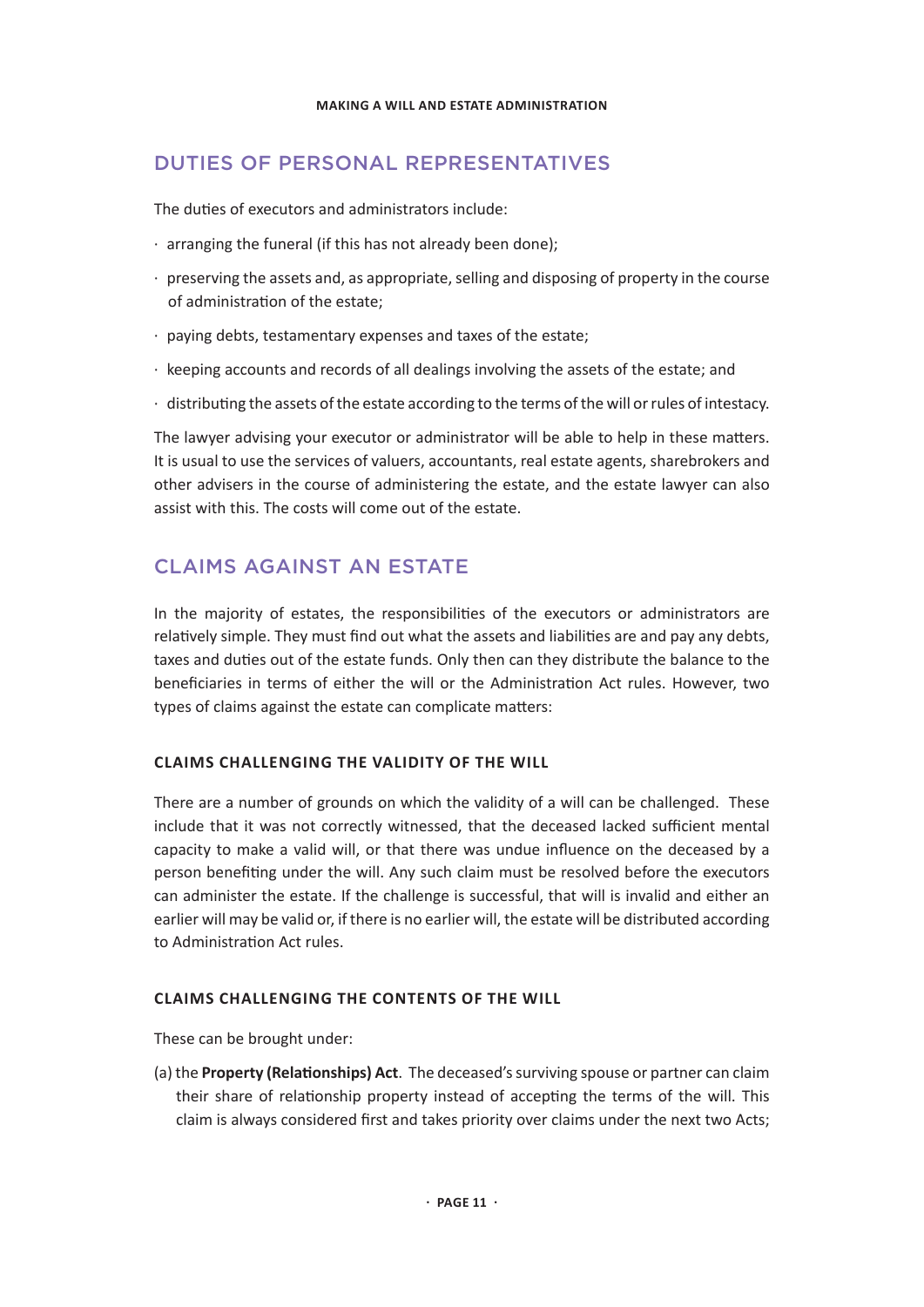- (b) the **Family Protection Act**, alleging that the deceased has not made adequate provision for the proper maintenance and support of their immediate family. If you do decide to treat people differently in any major way, especially your children, it is a good idea to record your reasons for doing so in your own handwriting and lodge them with your will so they can be taken into account if there is any dispute after you die. The courts have tended to rule that parents have a moral obligation to make some provision for children – even adult children who are well-established and have no financial need;
- (c) the **Law Reform (Testamentary Promises) Act**, alleging that the deceased has not fulfilled a promise to reward services or work done for the deceased by a provision in his or her will. The person claiming would have to prove that you made a promise and that the promise was a reward for past or future services.

For claims under the Property (Relationships) Act, the choice between Option A (make a claim) and Option B (not to claim) and any consequent claim must be made within six months of the date of death or of the date Probate or Letters of Administration are granted, depending on the size of the estate. Under the other two Acts, a claim must be filed in the court within 12 months of the grant of Probate or Letters of Administration. The court may extend these times but not if the estate has already been distributed. To avoid any problems regarding distribution it is best to make those claims within 6 months of the grant of Probate or Letters of Administration (see further below).

# CLAIMS BY AN ESTATE

Sometimes an estate does not have sufficient assets to provide for the beneficiaries under a will or for the claimants against your estate. The most obvious example is where you leave young children without adequate financial provision for their maintenance and education. This can happen if most of your assets were jointly owned with your surviving partner and do not go into your estate. The executor or administrator of your estate may then apply under the Property (Relationships) Act to divide the relationship assets owned by you and your partner to claw back assets for the estate. They must get permission from the court to make this claim and prove that serious injustice would otherwise arise.

# WHEN CAN AN ESTATE BE WOUND UP AND DISTRIBUTED?

Executors or administrators may distribute an estate after six months following the grant of Probate or Letters of Administration if no notice of a proposed claim has been received. Therefore beneficiaries should not expect distribution earlier than six months after the date of the grant. In certain circumstances, executors or administrators may distribute part of an estate earlier, for example to pay for a child's education or maintenance. There can be delays while assets are sold and, if there are complex business and investment assets, finalising valuations and clarifying tax obligations can also cause delays.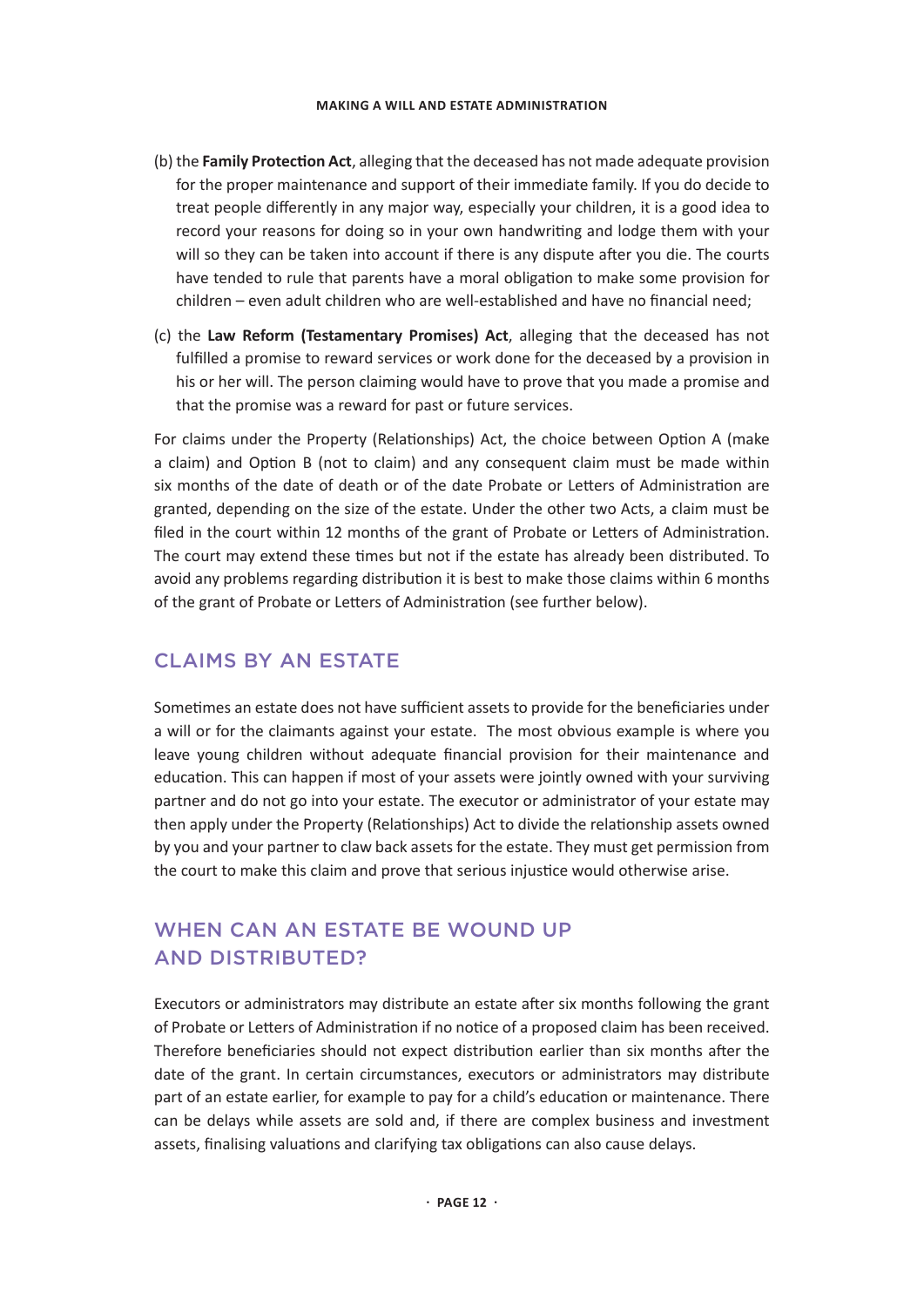Where a claim is made against the contents of a will or the court is requested to assist in interpreting a will, distribution will be delayed until the court has heard the case. Where there are no claims against the estate and the assets are left to one beneficiary (eg, a surviving spouse or partner), an estate should in most cases be wound up and distributed by the end of the six-month period.

If an estate is distributed **before** the six months' period is up and there are then successful claims, the executors or trustees may be held personally liable to meet those claims. If the estate is distributed **after** the six months and there is a later successful claim, they will not be held personally liable but the claim may still be settled using any funds in the estate.

If one beneficiary has an entitlement to, say, the interest from an asset for the rest of their life and then the asset passes to another beneficiary, the estate cannot be wound up until the lifetime beneficiary dies. The responsibilities of the executors, including administering the investments during the lifetime of the income beneficiary, continue until the estate is finally distributed.

# DO THE RIGHT THING – SEE YOUR LAWYER FIRST

Lawyers deal with many personal, family, business and property matters and transactions. No one else has the training and experience to advise you on matters relating to the law. If your lawyer can't help you with a particular matter, he or she will refer you to another specialist. Seeing a lawyer before a problem gets too big can save you anxiety and money.

Lawyers must follow certain standards of professional behaviour as set out in their rules of conduct and client care. When you instruct a lawyer, he or she must provide you with certain information, as outlined in our guide *Seeing a lawyer – what can you expect?*

This includes informing you up front about the basis on which fees will be charged, and how and when they are to be paid. The fee, which must be fair and reasonable, will take into account the time taken and the lawyer's skill, specialised knowledge and experience. It may also depend on the importance, urgency and complexity of the matter. There could also be other costs to pay, such as court fees.

Lawyers must have a practising certificate issued by the New Zealand Law Society. You can call the Law Society on (04) 472 7837 or email registry@lawsociety.org.nz to see if the person you plan to consult holds a current practising certificate. You can also check this on the register accessible through the website www.lawsociety.org.nz.

If you have a concern about a lawyer, you can talk to the Lawyers Complaints Service, phone 0800 261 801.

If you don't have a lawyer:

- · Ask friends or relatives to recommend one;
- · Look in the Yellow Pages under "lawyers" or "barristers and solicitors";